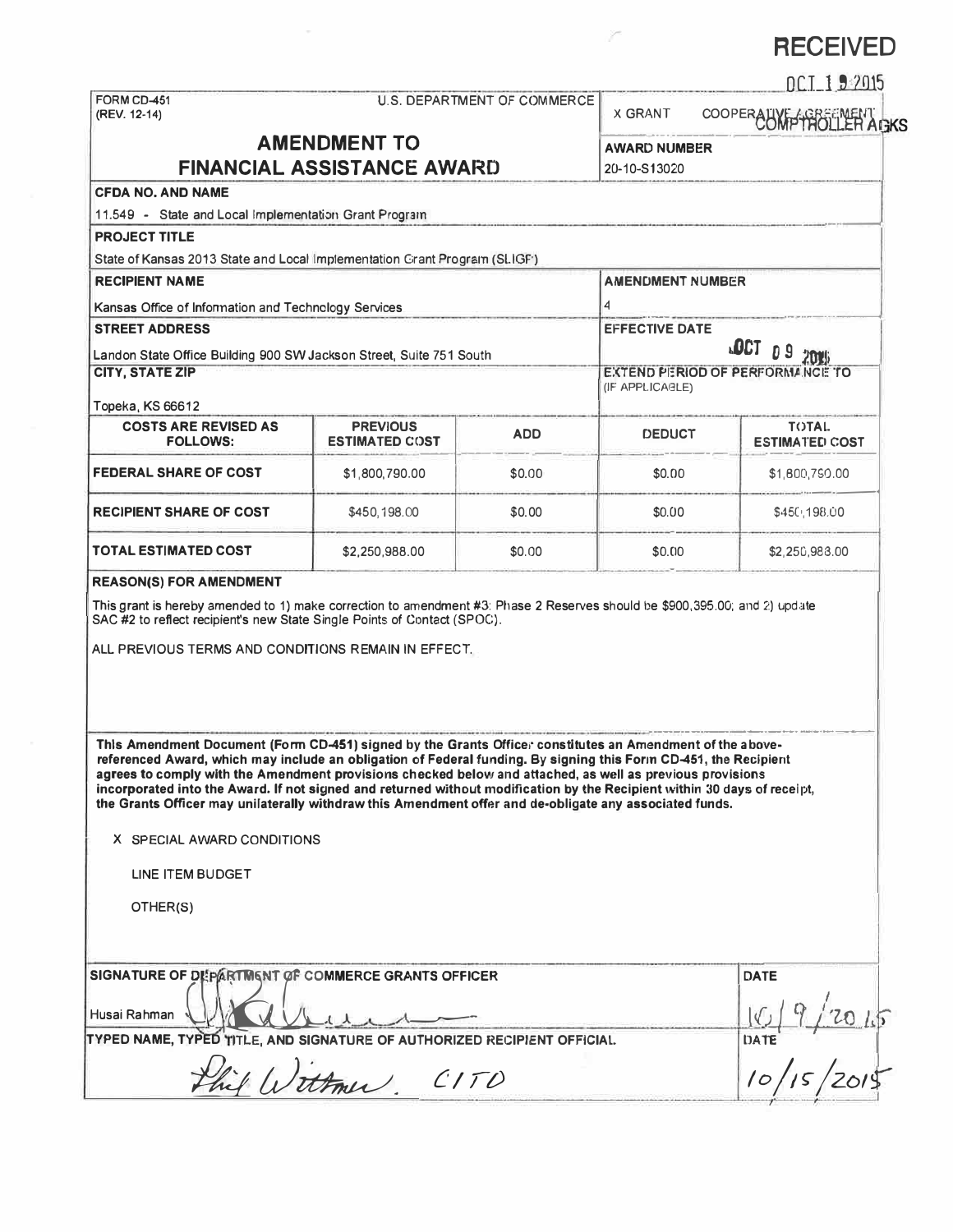Award Number: 20-10-S13020, Amendment Number 4 Federal Program Officer: Natalie Romanoff Requisition Number: S13020 **Employer Identification Number: 48-6029925** Dun & Bradstreet No: 827975009 Recipient ID: 2003364 Requestor ID: 2003364

## **Award ACCS Information**

| <b>Bureau</b> |      | Code FCFY Project-Task | <b>Org Code</b>        | Obj Class   | Dhligation Amount |
|---------------|------|------------------------|------------------------|-------------|-------------------|
|               | 2013 | 8150000-000            | 11-00-0000-00-00-00-00 | 41-19-00-00 | \$0.00            |

### **Award Contact Information**

| <b>Contact Name</b>           | <b>Contact Type.</b> | Entail              | P1002          |
|-------------------------------|----------------------|---------------------|----------------|
| Mr. Phil Wittmer              | Administrative       | phil.wittmer@ks.gov | (785) 296-3463 |
| Mr. Phil Wittmer<br>Technical |                      | phil.wittmer@ks.gov | (785) 296-3463 |

## **NIST Grants Officer:**

Husai Rahman 100 Bureau Drive, MS 1650 Gaithersburg, MD 20899-1650  $(301)$  975-4355

### **NIST Grants Specialist:**

Shiou Yun Michelle Liu 100 Bureau Drive, MS 1650 Gaithersburg, MD 20899-1650  $(301)$  975-8245